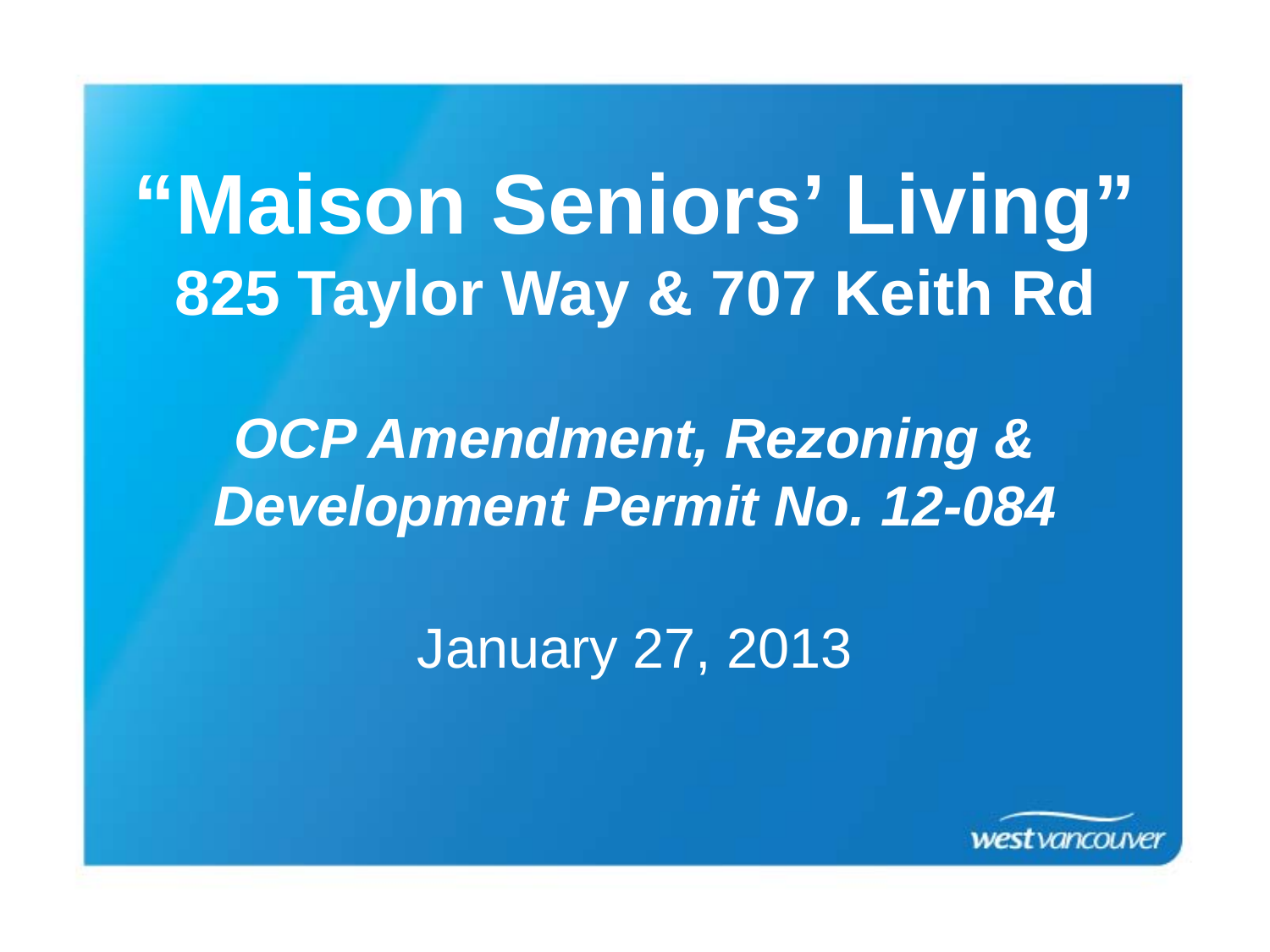## **Purpose:** *Report on Community Consultation*

On October 7, 2013 Council directed staff to consult with the community on the development proposal for 825 Taylor Way and 707 Keith Road in the form of:

- *A Neighbourhood Meeting*
- *Design Review Committee Consideration*



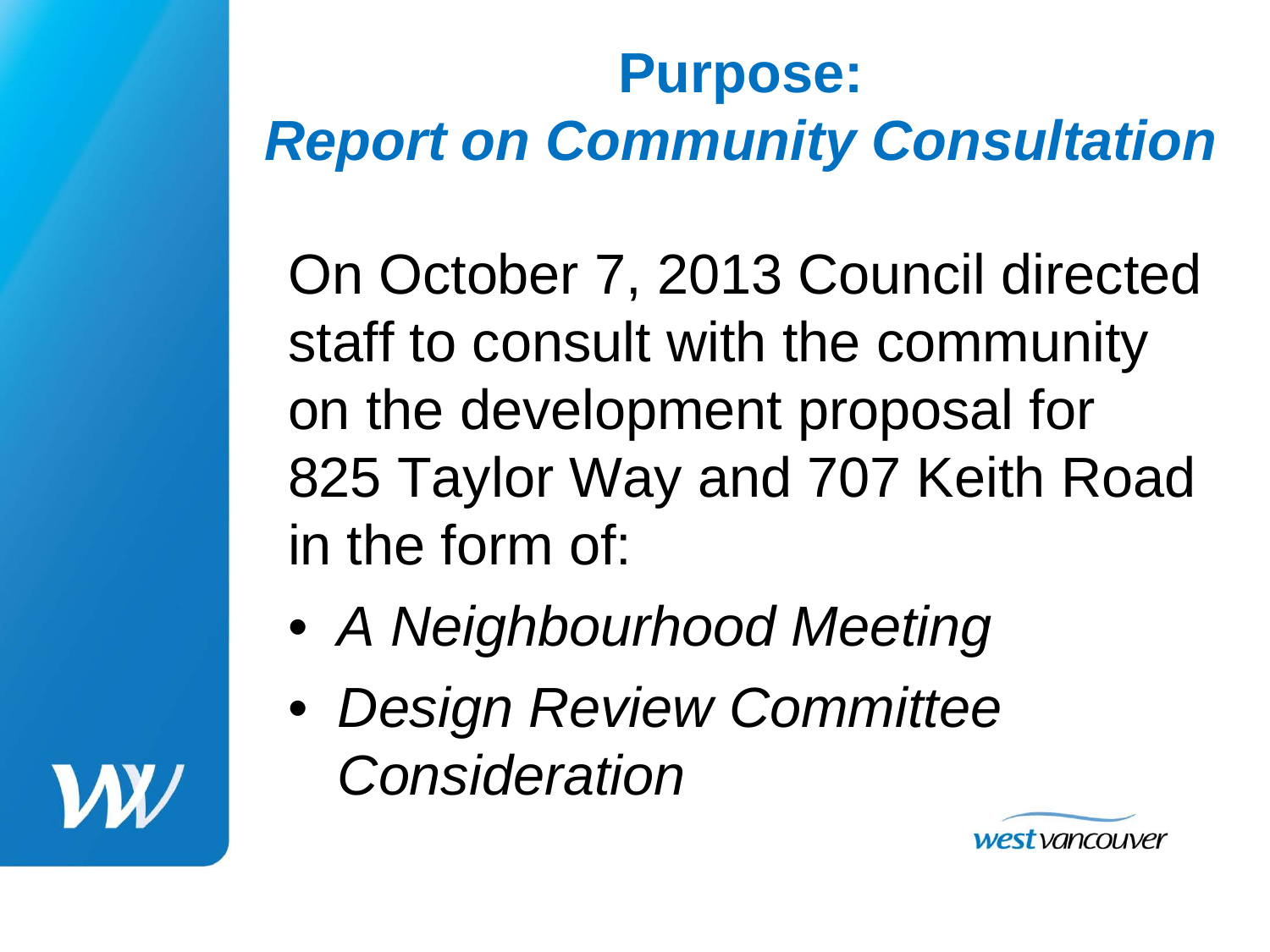## **825 Taylor Way & 707 Keith Road**





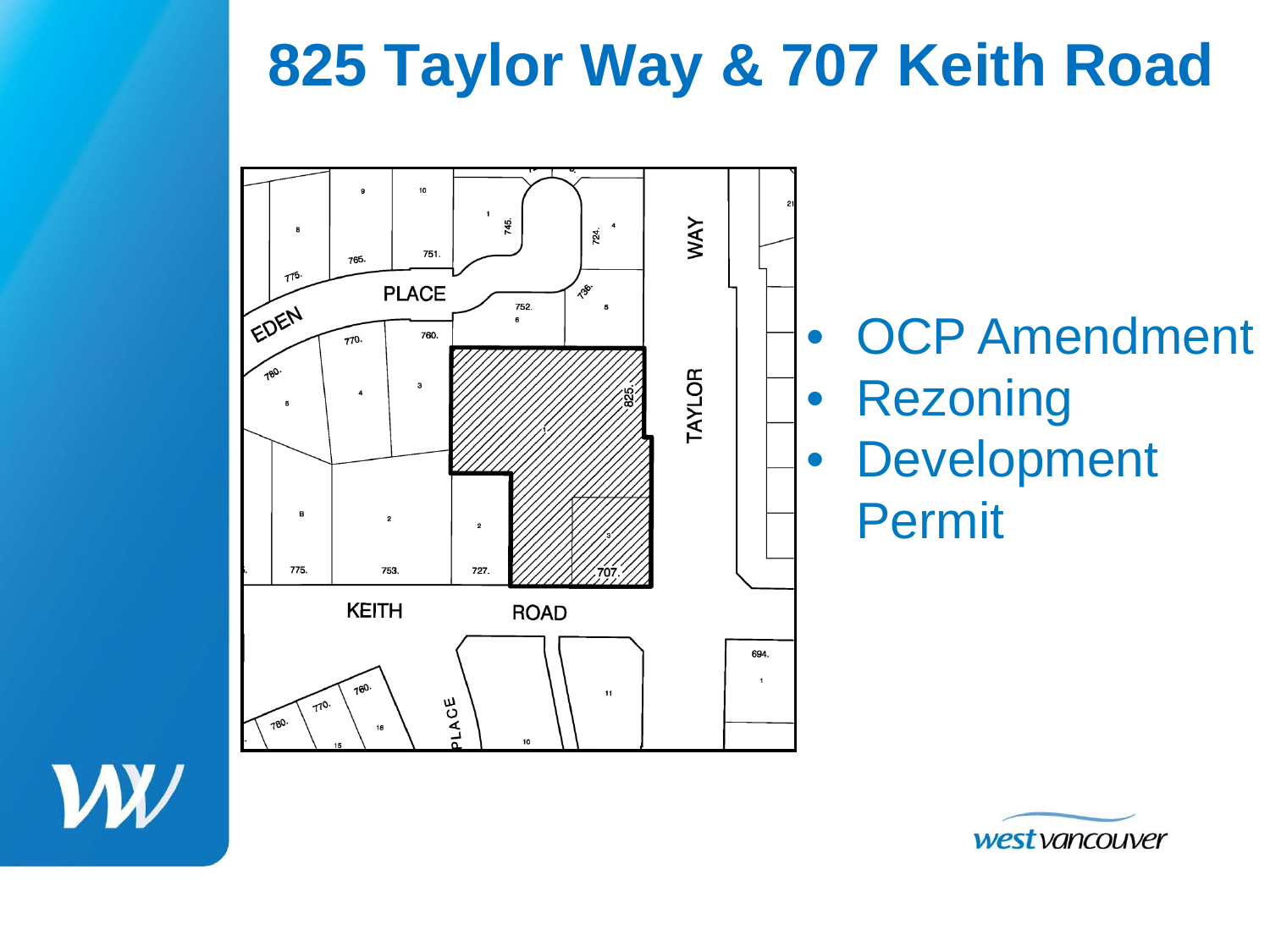# Site Plan



*FAR = 0.98*

*Single building:*

- *2-storey resident amenity & dining wing;*
- *3-storey attached residence wing*
- *40 parking spaces*

*Access from Keith Road*

Seniors' assisted living and memory care residence consisting of 103 beds

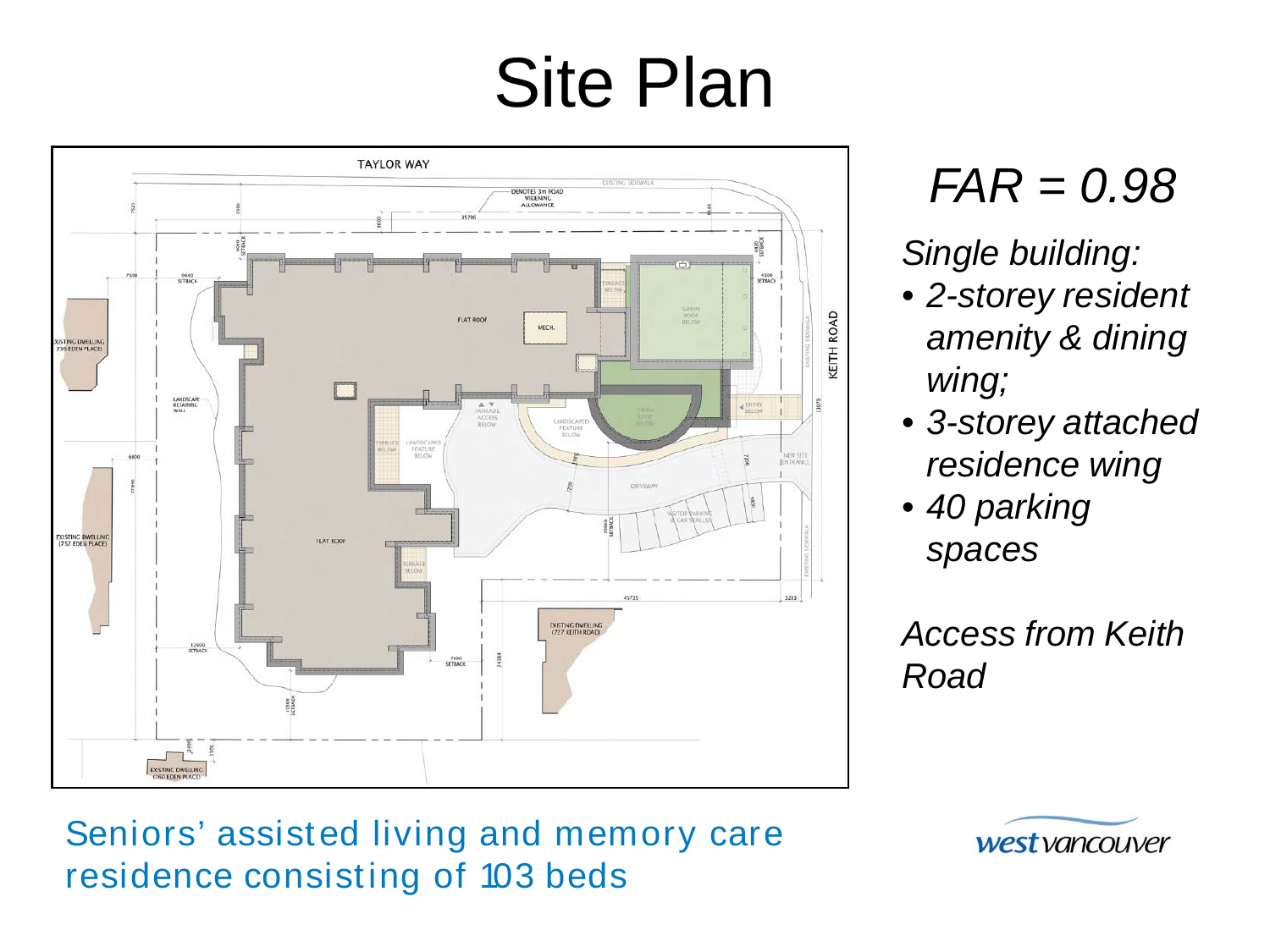# **Consultation Process**

### *Purpose:*

- to address issues identified by the DRC
- to discuss issues related to the application with the public

### *Consultations:*

- Design Review Committee Meetings held October 17 and November 21, 2013
- Community Consultation Meeting held December 5, 2013
- North Shore Accessibility Committee on Disability (ACDI) Issues October 29, 2013



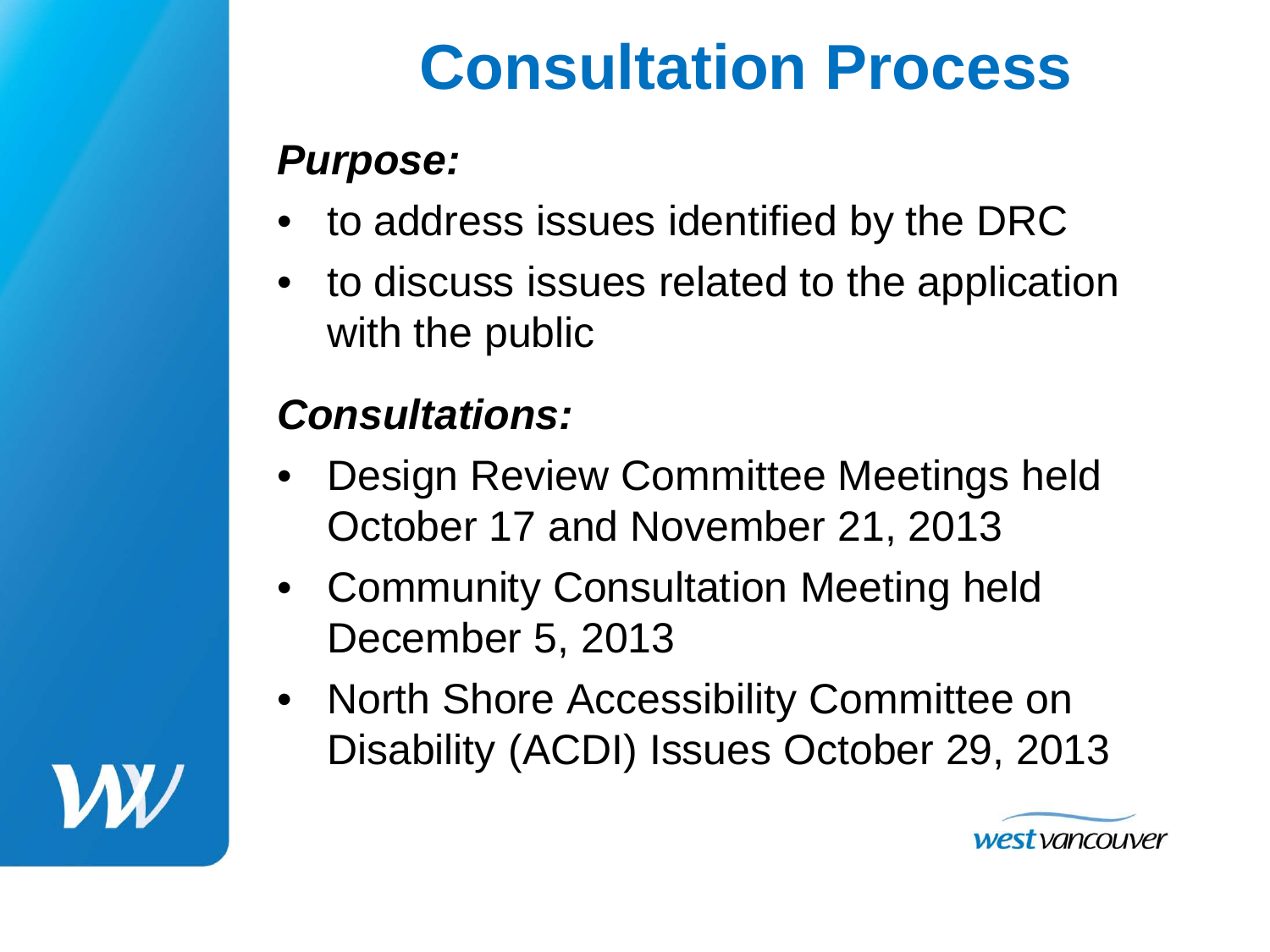**Design Review Committee** *October 17 & November 21, 2013*

**DRC recommended support for the proposal after the applicant responded to:**

- *Increasing the outdoor useable space*
- *Providing better contextual information*
- *Revising the architecture & materials*
- *Implementing a regime for drawing the blinds at night*
- *Fencing details (to be resolved with neighbours should the application advance)*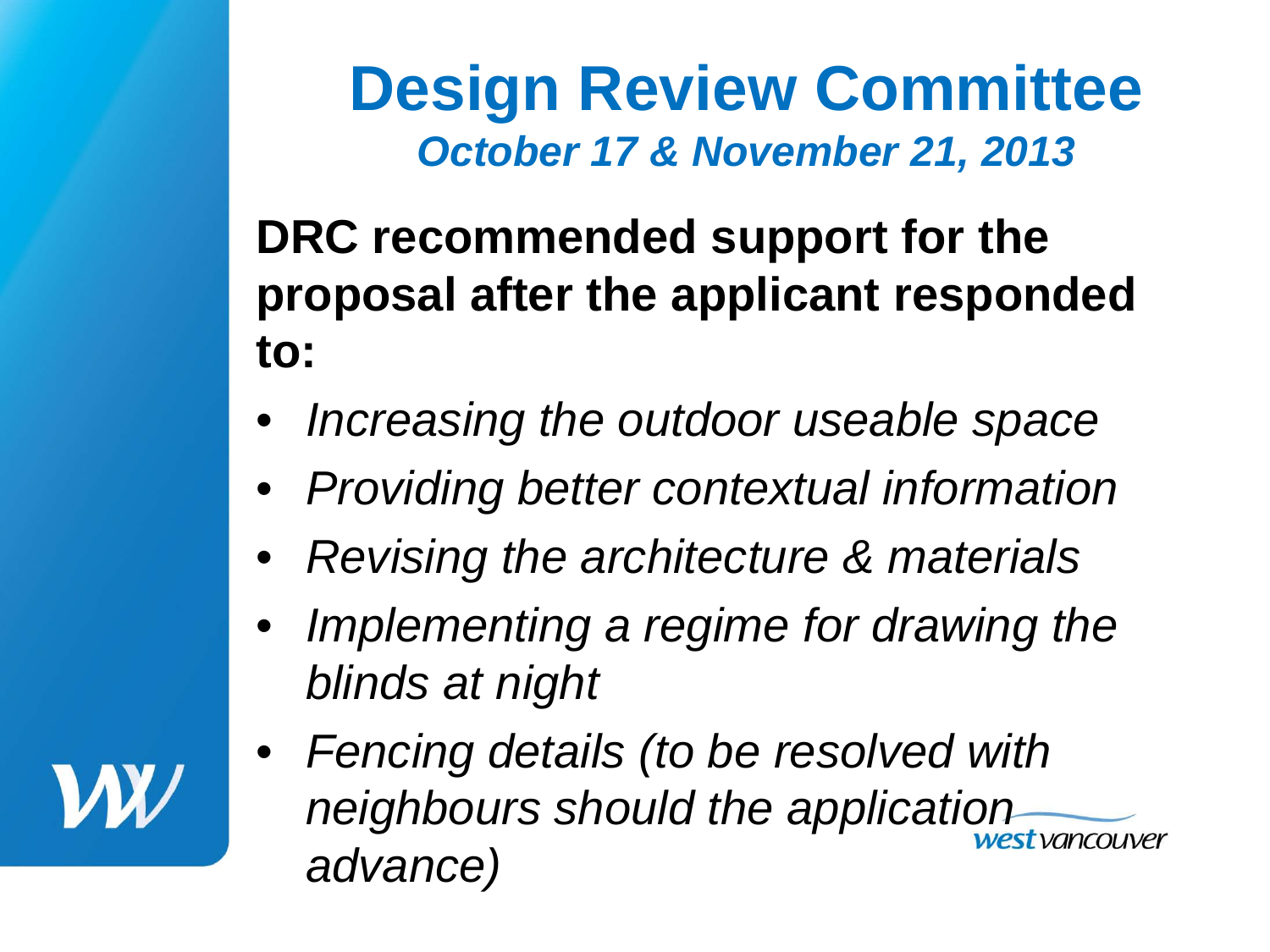## **Community Consultation Meeting** *December 5, 2013*

#### *Notification:*

- Mailed notices (to homes within the defined notification area previously approved by Council)
- **Website**
- Community Calendar

#### *Attendees:*

59 people signed in; approximately 75 people attended

#### *Displays & Materials:*

- Comment sheets distributed by staff
- The applicant displayed boards about the project
- Representatives of the Sentinel Hill Neighbourhood Committee displayed boards & asked people to sign a petition

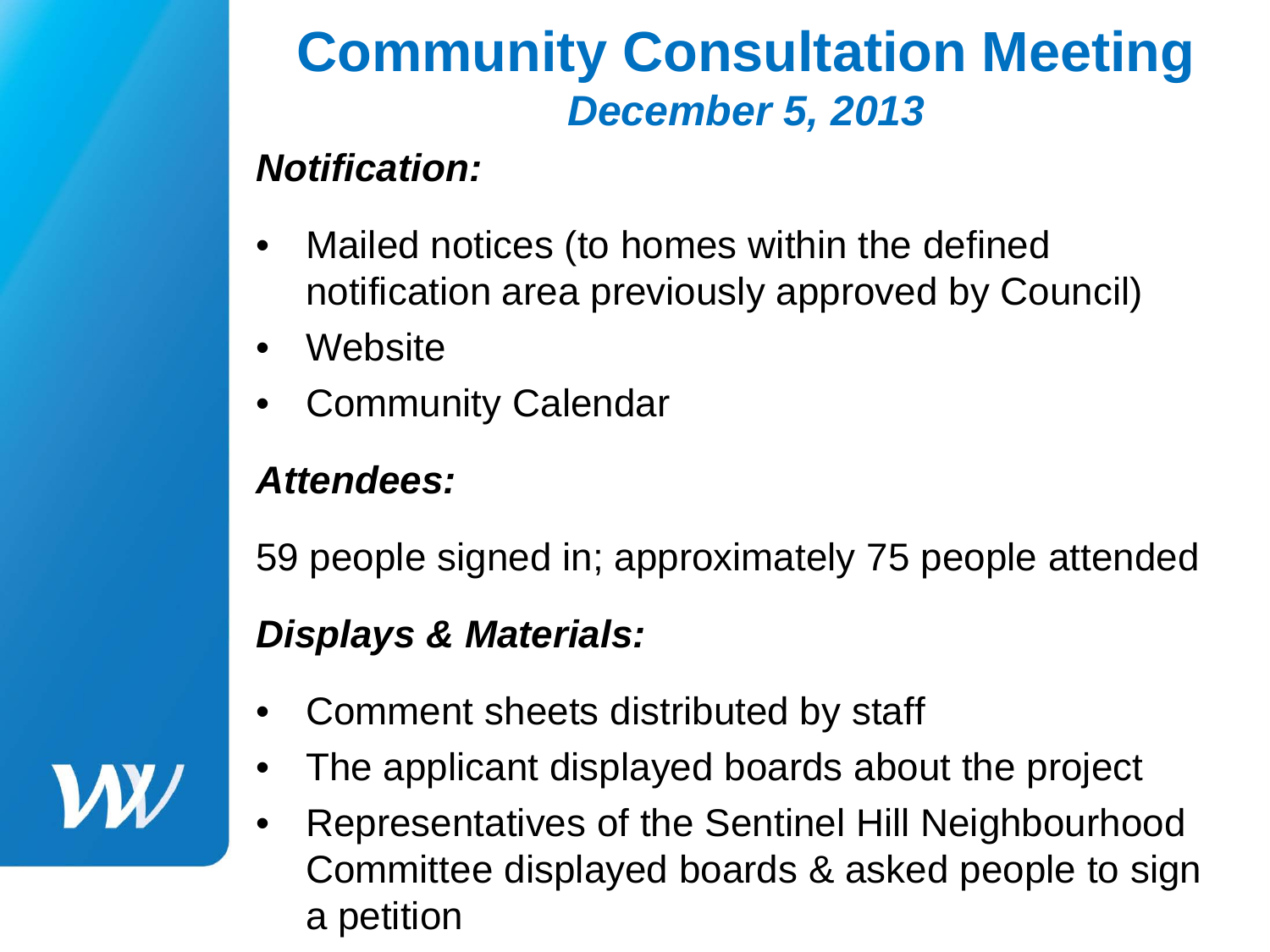# **Consultation Meeting**

### *Evaluation: Themes*

In opposition:

- Negative impact to neighbourhood character
- Concerns with spot zoning
- Increased traffic and parking issues
- Neighbourhood disruptions

In Support:

- Community need
- Surrounding neighbourhood concerns addressed
- Appropriate location
- Negligible traffic impacts

#### *Summary:*

- 1. Surrounding neighbours remain opposed.
- 2. There is broader community support.